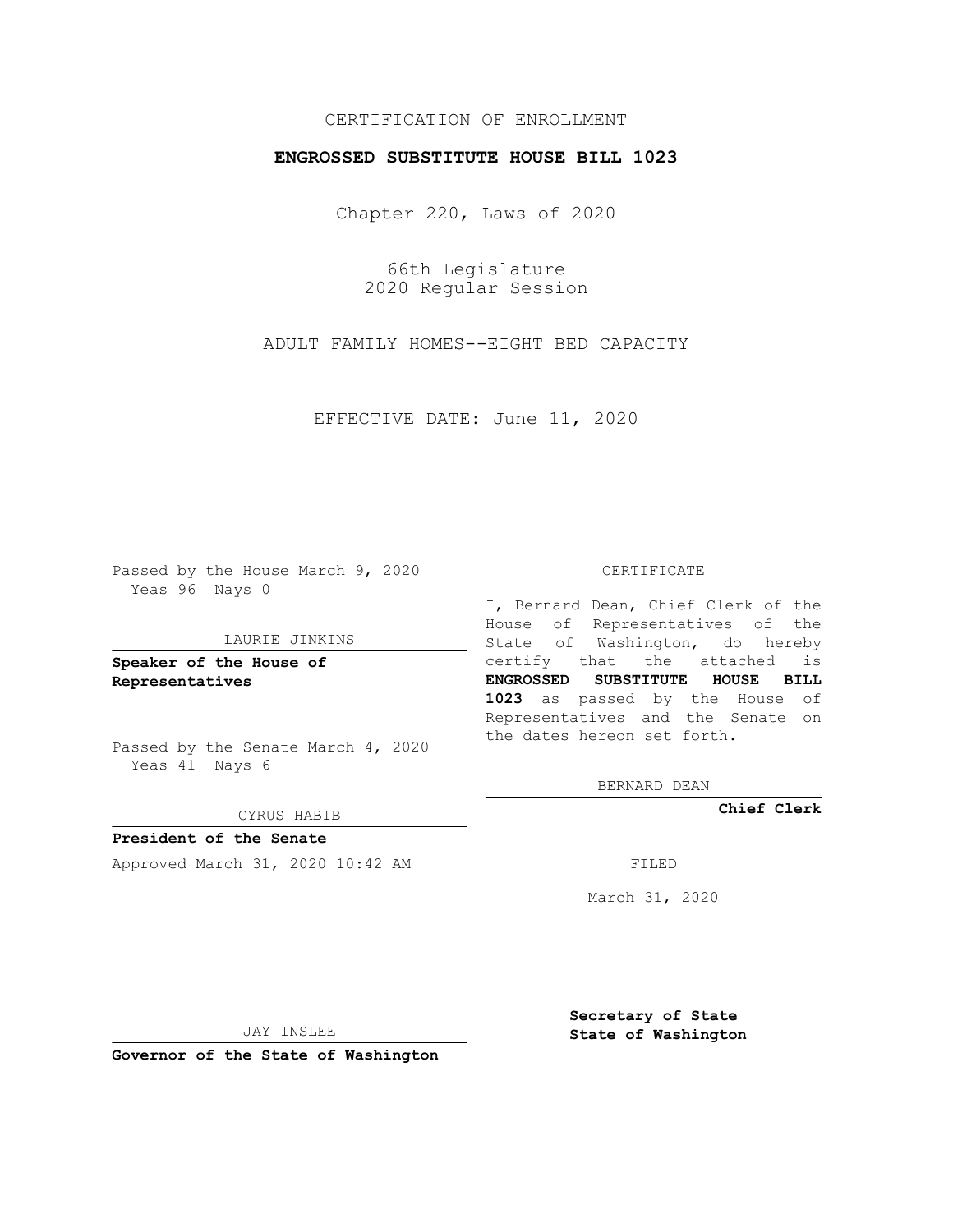## **ENGROSSED SUBSTITUTE HOUSE BILL 1023**

AS AMENDED BY THE SENATE

Passed Legislature - 2020 Regular Session

# **State of Washington 66th Legislature 2019 Regular Session**

**By** House Health Care & Wellness (originally sponsored by Representatives Macri, Harris, Cody, MacEwen, Pollet, DeBolt, Springer, Kretz, Appleton, Caldier, Slatter, Vick, Stanford, Fitzgibbon, Riccelli, Robinson, Kloba, Valdez, Ryu, Tharinger, Jinkins, Wylie, Goodman, Bergquist, Doglio, Chambers, Senn, Ortiz-Self, Stonier, Frame, Ormsby, and Reeves)

READ FIRST TIME 02/05/19.

 AN ACT Relating to allowing certain adult family homes to increase capacity to eight beds; amending RCW 70.128.060; reenacting and amending RCW 70.128.010; and adding a new section to chapter 70.128 RCW.4

5 BE IT ENACTED BY THE LEGISLATURE OF THE STATE OF WASHINGTON:

6 **Sec. 1.** RCW 70.128.010 and 2019 c 466 s 2 are each reenacted and 7 amended to read as follows:

8 Unless the context clearly requires otherwise, the definitions in 9 this section apply throughout this chapter.

 (1) "Adult family home" means a residential home in which a person or persons provide personal care, special care, room, and board to more than one but not more than six adults who are not related by blood or marriage to the person or persons providing the services. An adult family home may provide services to up to eight adults upon approval from the department under section 2 of this act.

16 (2) "Adult family home licensee" means a provider as defined in 17 this section who does not receive payments from the medicaid and 18 state-funded long-term care programs.

19 (3) "Adult family home training network" means a nonprofit 20 organization established by the exclusive bargaining representative 21 of adult family homes designated under RCW 41.56.029 with the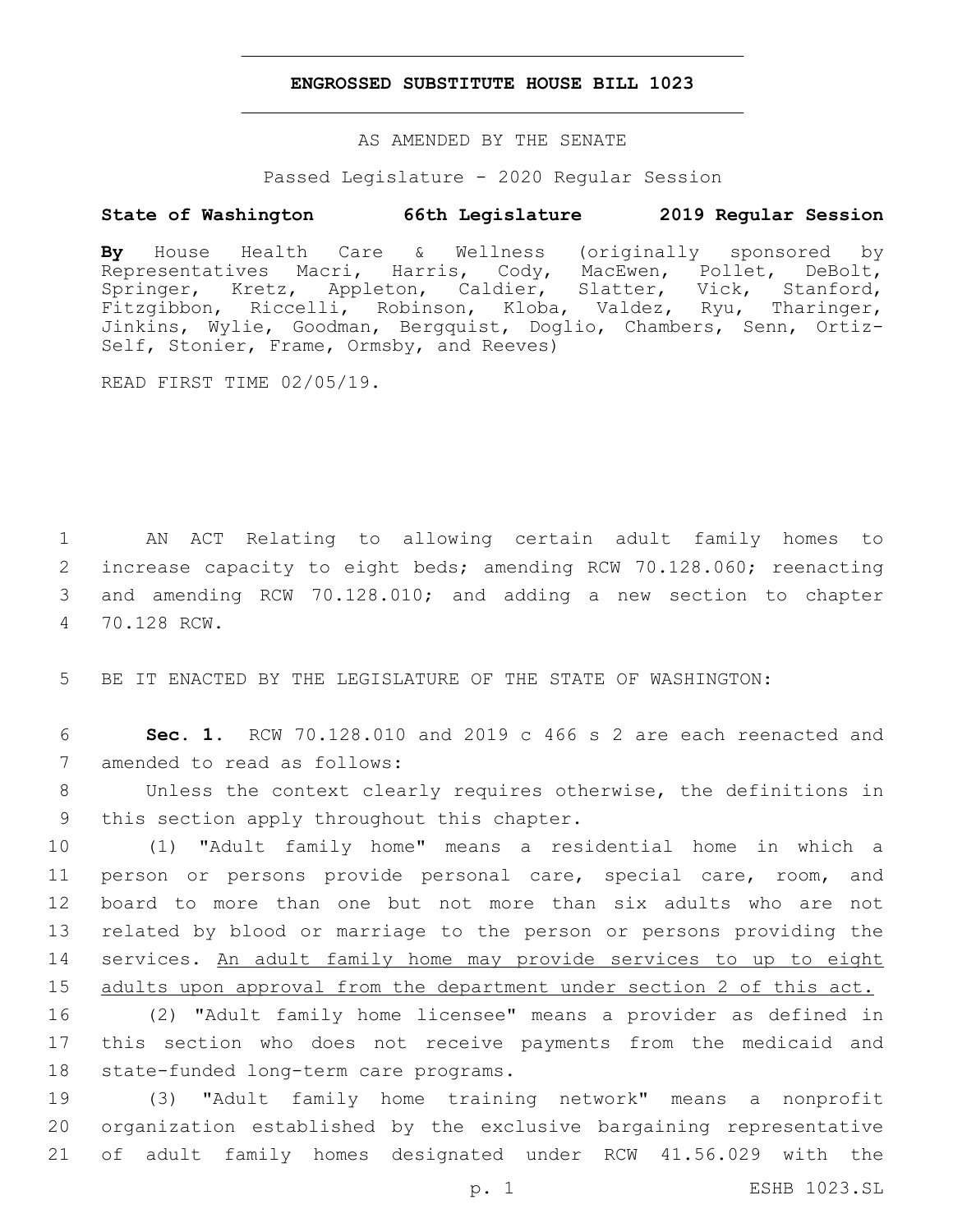capacity to provide training, workforce development, and other 2 services to adult family homes.

 (4) "Adults" means persons who have attained the age of eighteen 4 years.

 (5) "Capacity" means the maximum number of persons in need of personal or special care permitted in an adult family home at a given time. This number shall include related children or adults in the 8 home and who received special care.

 (6) "Department" means the department of social and health 10 services.

11 (7) "Home" means an adult family home.

 (8) "Imminent danger" means serious physical harm to or death of a resident has occurred, or there is a serious threat to resident 14 life, health, or safety.

 (9) "Provider" means any person who is licensed under this chapter to operate an adult family home. For the purposes of this section, "person" means any individual, partnership, corporation, 18 association, or limited liability company.

 (10) "Resident" means an adult in need of personal or special care in an adult family home who is not related to the provider.

 (11) "Resident manager" means a person employed or designated by 22 the provider to manage the adult family home.

 (12) "Special care" means care beyond personal care as defined by 24 the department, in rule.

 NEW SECTION. **Sec. 2.** A new section is added to chapter 70.128 26 RCW to read as follows:

 (1) An applicant requesting to increase bed capacity to seven or eight beds must successfully demonstrate to the department financial solvency and management experience for the home under its ownership and the ability to meet other relevant safety, health, and operating standards pertaining to the operation of an eight bed home, including the ability to meet the needs of all current and prospective residents and ways to mitigate the potential impact of vehicular 34 traffic related to the operation of the home.

 (2) The department may only accept and process an application to increase the bed capacity to seven or eight beds when:

 (a) A period of no less than twenty-four months has passed since the issuance of the initial adult family home license;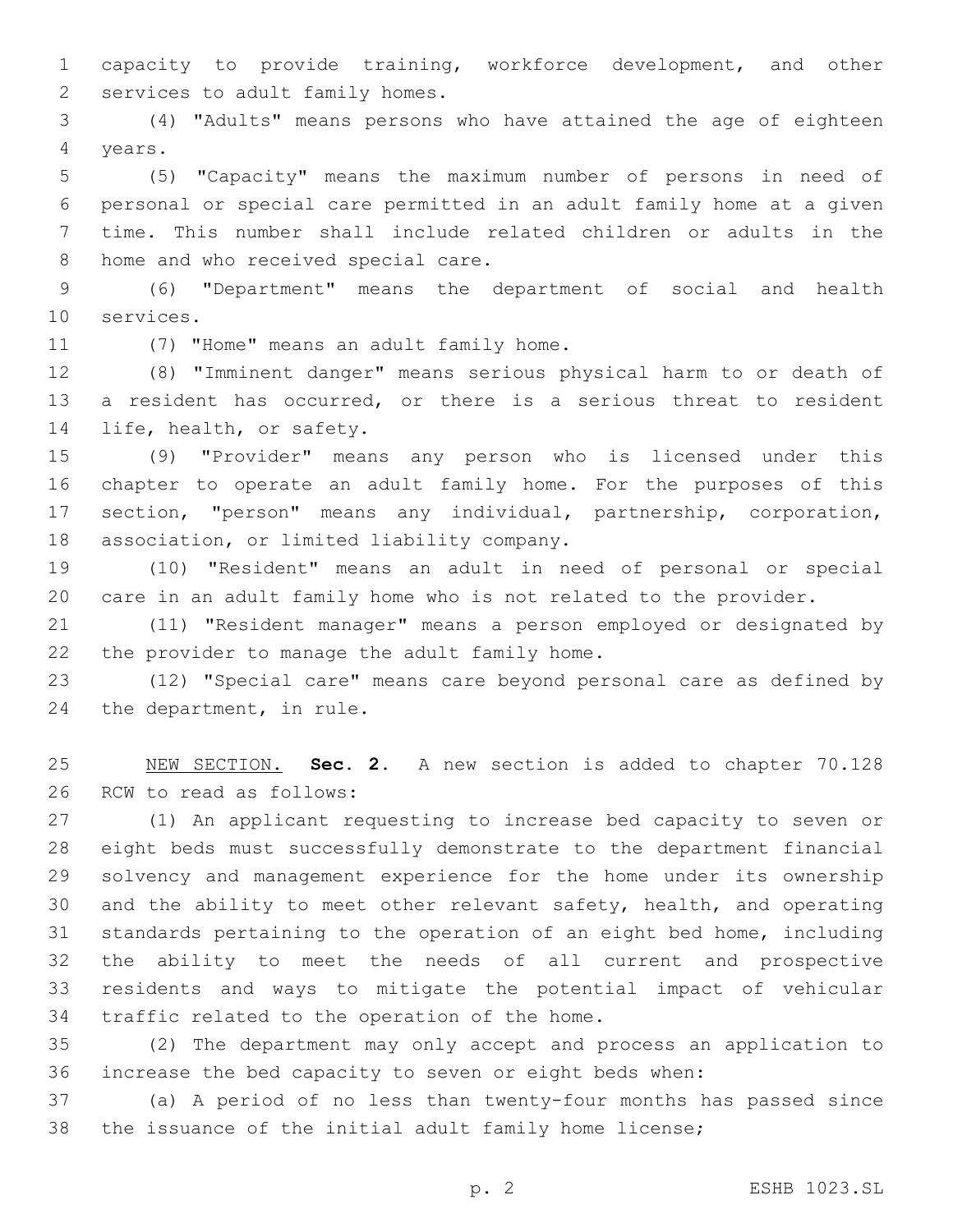(b) The home has been licensed for six residents for at least 2 twelve months prior to application;

 (c) The home has completed two full inspections that have 4 resulted in no enforcement actions;

 (d) The home has submitted an attestation that an increase in the number of beds will not adversely affect the health, safety, or 7 quality of life of current residents of the home;

 (e) The home has demonstrated to the department the ability to comply with the emergency evacuation standards established by the 10 department in rule;

 (f) The home has a residential sprinkler system in place in order to serve residents who require assistance during an evacuation; and

 (g) The home has paid any fees associated with licensure or 14 additional inspections.

 (3) The department shall accept and process applications under RCW 70.128.060(13) for a seven or eight bed adult family home only if:17

 (a) The new provider is a provider of a currently licensed adult family home that has been licensed for a period of no less than twenty-four months since the issuance of the initial adult family 21 home license;

 (b) The new provider's current adult family home has been licensed for six or more residents for at least twelve months prior 24 to application; and

 (c) The adult family home has completed at least two full inspections, and the most recent two full inspections have resulted 27 in no enforcement actions.

 (4) Prior to issuing a license to operate a seven or eight bed 29 adult family home, the department shall:

 (a) Notify the local jurisdiction in which the home is located, in writing, of the applicant's request to increase bed capacity, and allow the local jurisdiction to provide any recommendations to the department as to whether or not the department should approve the applicant's request to increase its bed capacity to seven or eight 35 beds; and

 (b) Conduct an inspection to determine compliance with licensing standards and the ability to meet the needs of eight residents.

 (5) In addition to the consideration of other criteria established in this section, the department shall consider comments received from current residents of the adult family home related to

p. 3 ESHB 1023.SL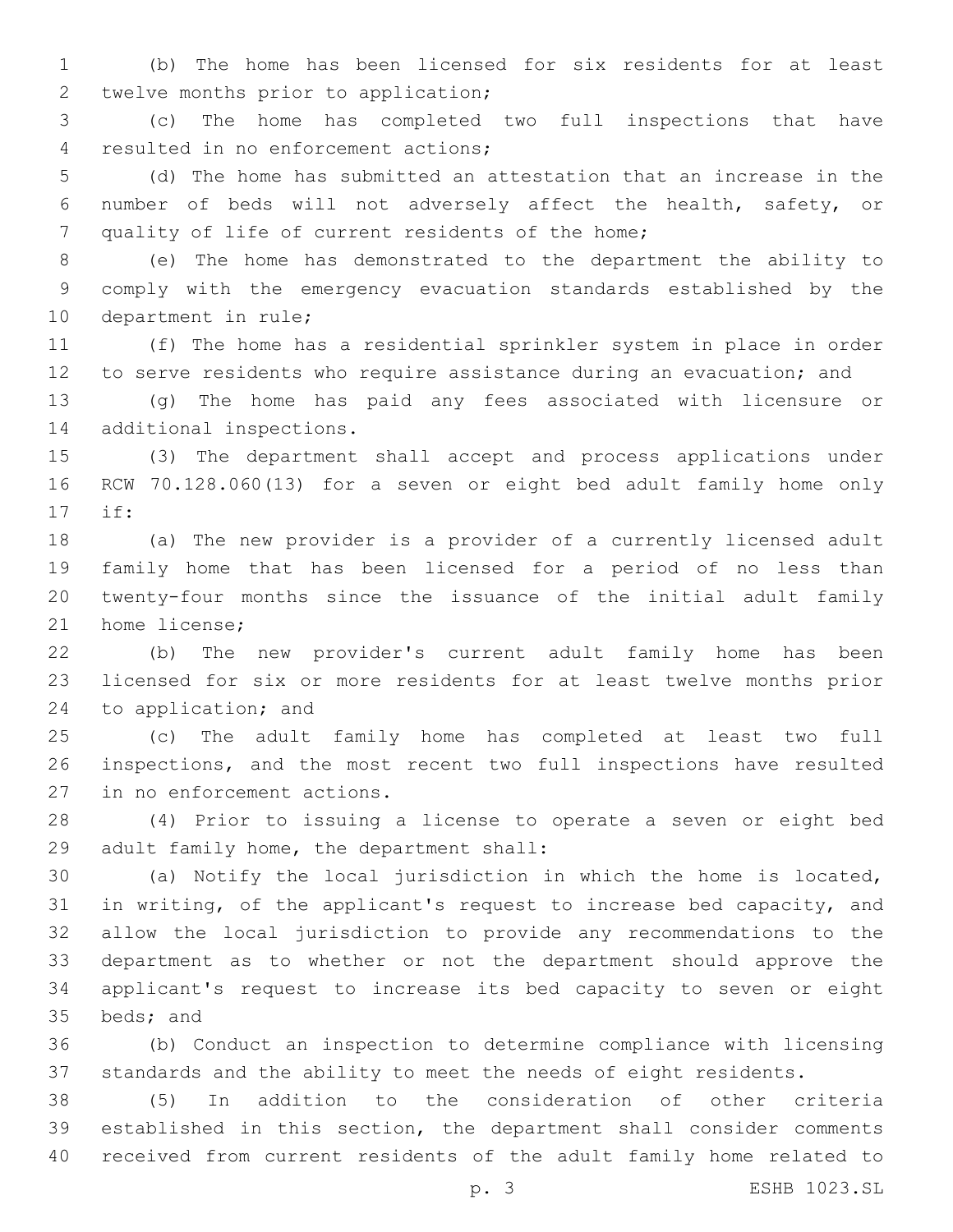the quality of care and quality of life offered by the home, as well as their views regarding the addition of one or two more residents.

 (6) Upon application for an initial seven or eight bed adult family home, a home must provide at least sixty days' notice to all residents and the residents' designated representatives that the home has applied for a license to admit up to seven or eight residents before admitting a seventh resident. The notice must be in writing and written in a manner or language that is understood by the residents and the residents' designated representatives.

 (7) In the event of serious noncompliance in a seven or eight bed adult family home, in addition to, or in lieu of, the imposition of one or more actions listed in RCW 70.128.160(2), the department may revoke the adult family home's authority to accept more than six 14 residents.

 **Sec. 3.** RCW 70.128.060 and 2015 c 66 s 1 are each amended to 16 read as follows:

 (1) An application for license shall be made to the department upon forms provided by it and shall contain such information as the 19 department reasonably requires.

 (2) Subject to the provisions of this section, the department shall issue a license to an adult family home if the department finds that the applicant and the home are in compliance with this chapter and the rules adopted under this chapter. The department may not issue a license if (a) the applicant or a person affiliated with the applicant has prior violations of this chapter relating to the adult family home subject to the application or any other adult family home, or of any other law regulating residential care facilities within the past ten years that resulted in revocation, suspension, or nonrenewal of a license or contract with the department; or (b) the applicant or a person affiliated with the applicant has a history of significant noncompliance with federal, state, or local laws, rules, or regulations relating to the provision of care or services to vulnerable adults or to children. A person is considered affiliated with an applicant if the person is listed on the license application as a partner, officer, director, resident manager, or majority owner of the applying entity, or is the spouse of the applicant.

(3) The license fee shall be submitted with the application.

 (4) Proof of financial solvency must be submitted when requested 39 by the department.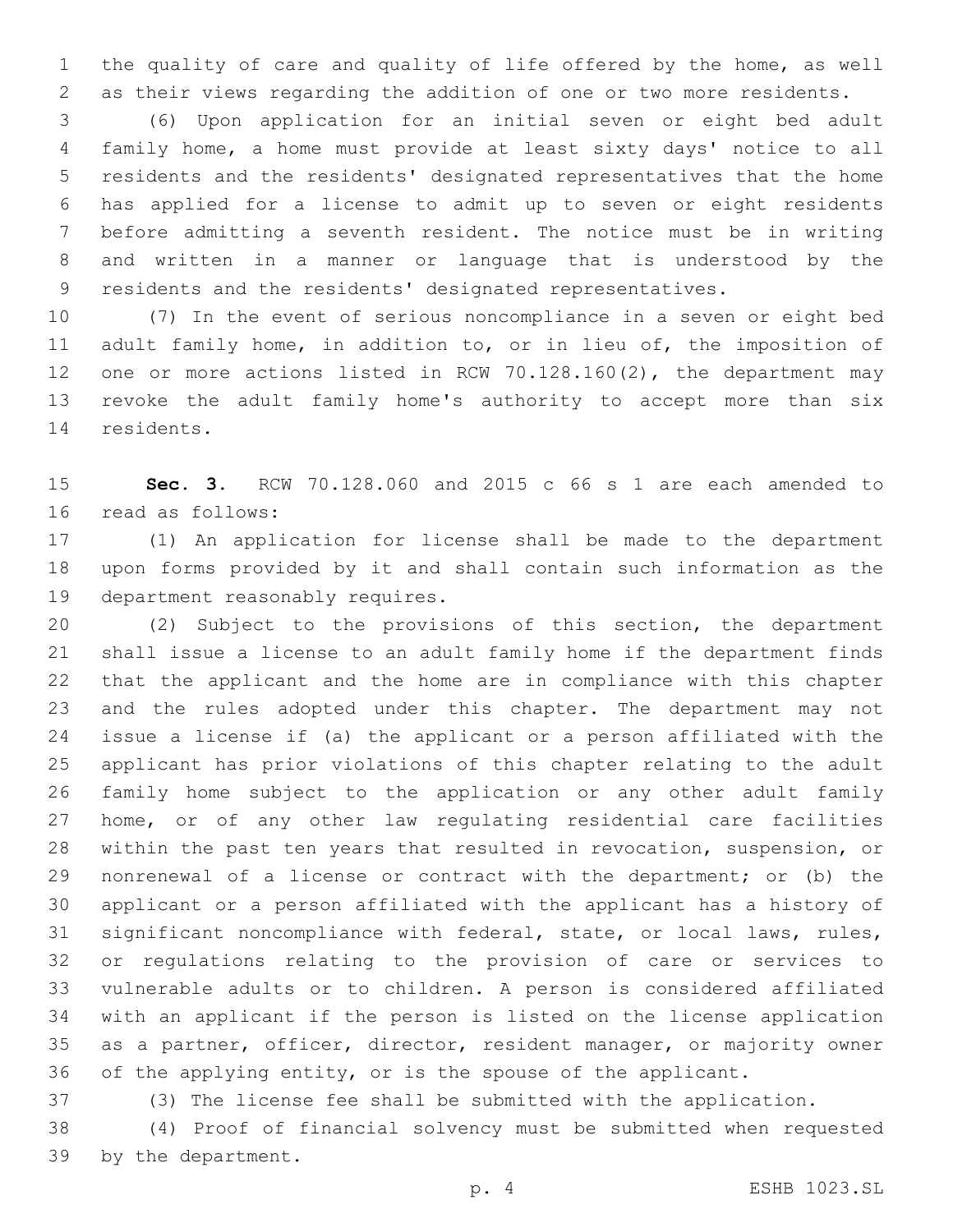(5) The department shall serve upon the applicant a copy of the decision granting or denying an application for a license. An applicant shall have the right to contest denial of his or her application for a license as provided in chapter 34.05 RCW by requesting a hearing in writing within twenty-eight days after 6 receipt of the notice of denial.

 (6) The department shall not issue a license to a provider if the department finds that the provider or spouse of the provider or any partner, officer, director, managerial employee, or majority owner has a history of significant noncompliance with federal or state regulations, rules, or laws in providing care or services to 12 vulnerable adults or to children.

 (7) The department shall license an adult family home for the maximum level of care that the adult family home may provide. The department shall define, in rule, license levels based upon the education, training, and caregiving experience of the licensed 17 provider or staff.

 (8) For adult family homes that serve residents with special needs such as dementia, developmental disabilities, or mental illness, specialty training is required of providers and resident managers consistent with RCW 70.128.230, and also is required for caregivers, with standardized competency testing for caregivers hired after July 28, 2013, as set forth by the department in rule. The department shall examine, with input from experts, providers, 25 consumers, and advocates, whether the existing specialty training courses are adequate for providers, resident managers, and caregivers to meet these residents' special needs, are sufficiently standardized in curricula and instructional techniques, and are accompanied by effective tools to fairly evaluate successful student completion. The department may enhance the existing specialty training requirements 31 by rule, and may update curricula, instructional techniques, and competency testing based upon its review and stakeholder input. In addition, the department shall examine, with input from experts, providers, consumers, and advocates, whether additional specialty training categories should be created for adult family homes serving residents with other special needs, such as traumatic brain injury, skilled nursing, or bariatric care. The department may establish, by rule, additional specialty training categories and requirements for providers, resident managers, and caregivers, if needed to better 40 serve residents with such special needs.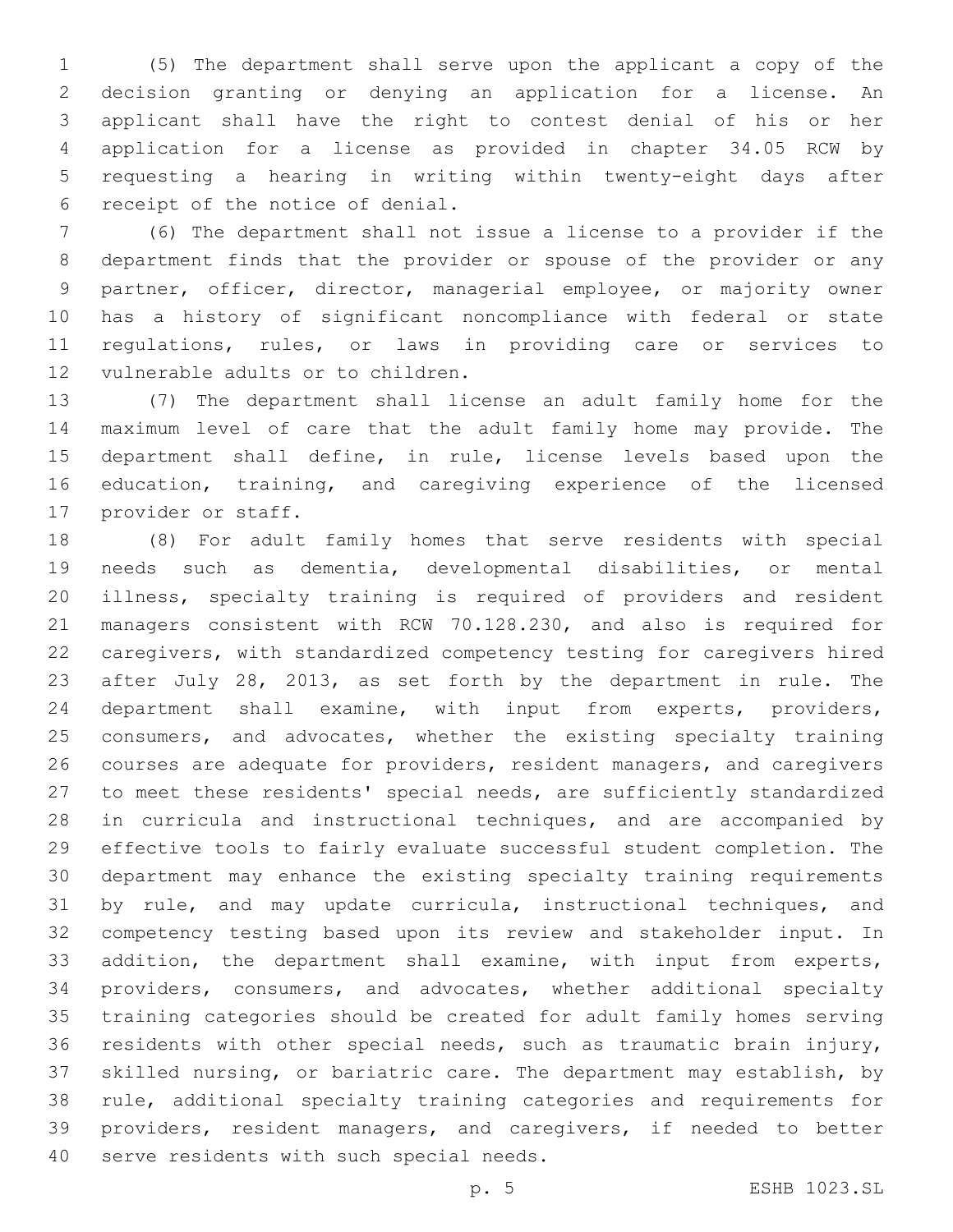(9) The department shall establish, by rule, standards used to license nonresident providers and multiple facility operators.

 (10) The department shall establish, by rule, for multiple facility operators educational standards substantially equivalent to recognized national certification standards for residential care administrators.6

 (11)(a)(i) At the time of an application for an adult family home license and upon the annual fee renewal date set by the department, the licensee shall pay a license fee. Beginning July 1, 2011, the per bed license fee and any processing fees, including the initial license fee, must be established in the omnibus appropriations act 12 and any amendment or additions made to that act. The license fees established in the omnibus appropriations act and any amendment or additions made to that act may not exceed the department's annual licensing and oversight activity costs and must include the department's cost of paying providers for the amount of the license 17 fee attributed to medicaid clients.

 (ii) In addition to the fees established in (a)(i) of this subsection, the department shall charge the licensee a nonrefundable fee to increase bed capacity at the adult family home to seven or 21 eight beds or in the event of a change in ownership of the adult family home. The fee must be established in the omnibus appropriations act and any amendment or additions made to that act.

 (b) The department may authorize a one-time waiver of all or any 25 portion of the licensing, processing, or change of ownership fees required under this subsection (11) in any case in which the department determines that an adult family home is being relicensed because of exceptional circumstances, such as death or incapacity of a provider, and that to require the full payment of the licensing, processing, or change of ownership fees would present a hardship to 31 the applicant.

 (12) A provider who receives notification of the department's initiation of a denial, suspension, nonrenewal, or revocation of an adult family home license may, in lieu of appealing the department's action, surrender or relinquish the license. The department shall not issue a new license to or contract with the provider, for the purposes of providing care to vulnerable adults or children, for a period of twenty years following the surrendering or relinquishment of the former license. The licensing record shall indicate that the provider relinquished or surrendered the license, without admitting

p. 6 ESHB 1023.SL